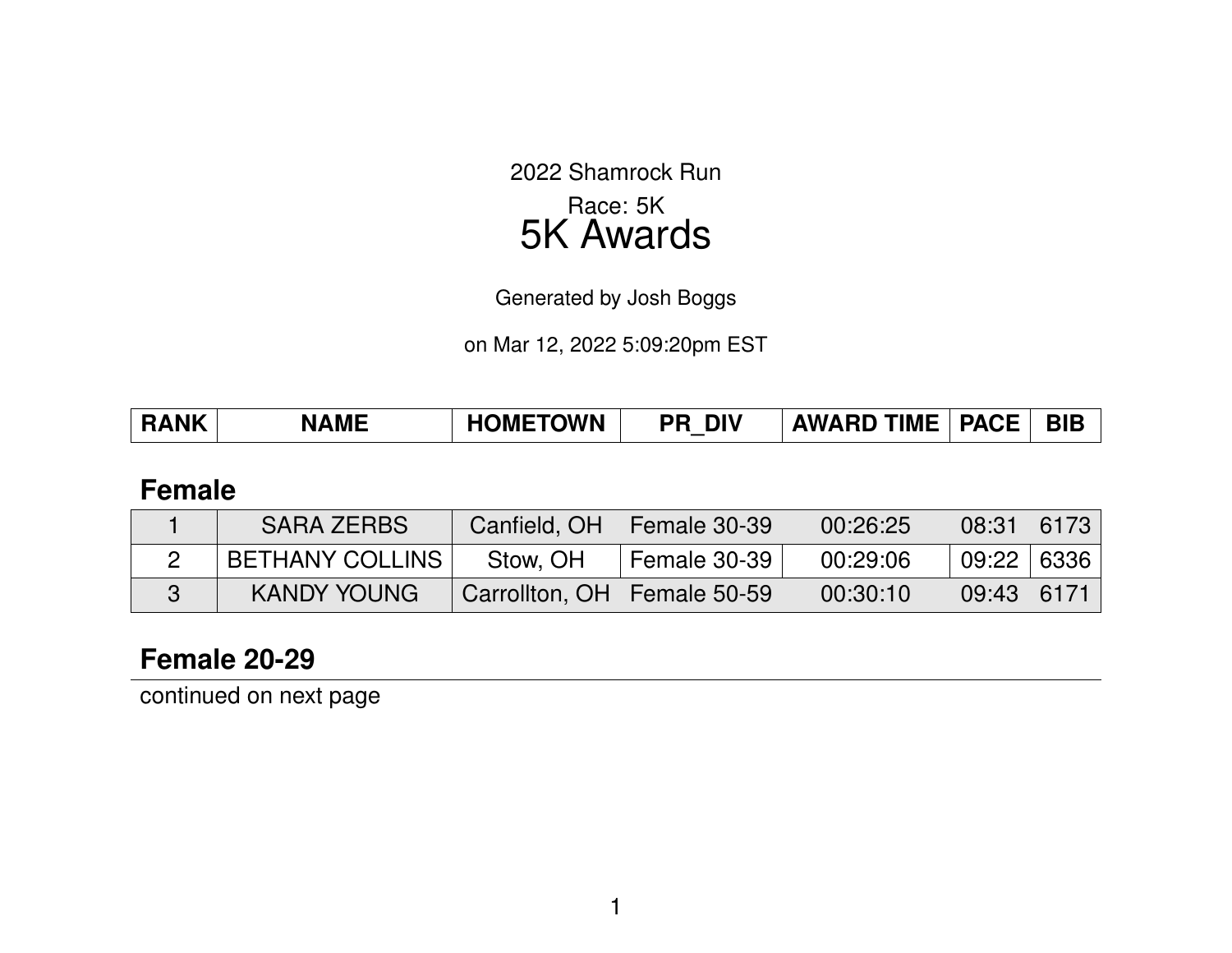#### continued from previous page

| <b>RANK</b> | <b>NAME</b>           | <b>HOMETOWN</b> | <b>PR DIV</b> | <b>AWARD TIME   PACE</b> |       | <b>BIB</b> |
|-------------|-----------------------|-----------------|---------------|--------------------------|-------|------------|
|             | CHELSEA ALEXANDER     | Canfield, OH    | Female 20-29  | 00:31:01                 | 09:59 | 6302       |
|             | KATRINA VINION        | Canfield, OH    | Female 20-29  | 00:31:09                 | 10:02 | 6498       |
|             | <b>KATELYNN MCBEE</b> | Canfield, OH    | Female 20-29  | 00:33:04                 | 10:39 | 6423       |

#### **Female 30-39**

|   | SARA ZERBS                                     | Canfield, OH                  | Female 30-39 | 00:26:25            | <del>08:31</del> | <del>6173</del>   |
|---|------------------------------------------------|-------------------------------|--------------|---------------------|------------------|-------------------|
|   | DETILIANIV COLLINIO<br><b>DETHAIVE UVELINO</b> | <del>Stow, OH</del>           | Female 30-39 | <del>00:29:06</del> | <del>09:22</del> | <del>6336</del> ∣ |
|   | <b>GINA HEETER</b>                             | Youngstown, OH   Female 30-39 |              | 00:31:44            | 10:13            | 6385              |
|   | DANIELLE BRYAN                                 | Youngstown, OH   Female 30-39 |              | 00:32:25            | 10:26            | 6326              |
| 3 | <b>KATIE KRAWCHYK</b>                          | Columbiana, OH   Female 30-39 |              | 00:32:55            | 10:36            | 6404              |

## **Female 40-49**

| <b>NICOLE MALLESKE</b> | Youngstown, OH   Female 40-49 |              | 00:32:38 | 10:31        | 6420     |
|------------------------|-------------------------------|--------------|----------|--------------|----------|
| <b>JELAYNE HINES</b>   | Canfield, OH                  | Female 40-49 | 00:33:12 | 10:41        | ∣ 6388 ∣ |
| <b>MOLLY CROMER</b>    | Youngstown, OH   Female 40-49 |              | 00:33:35 | $10:49$ 6022 |          |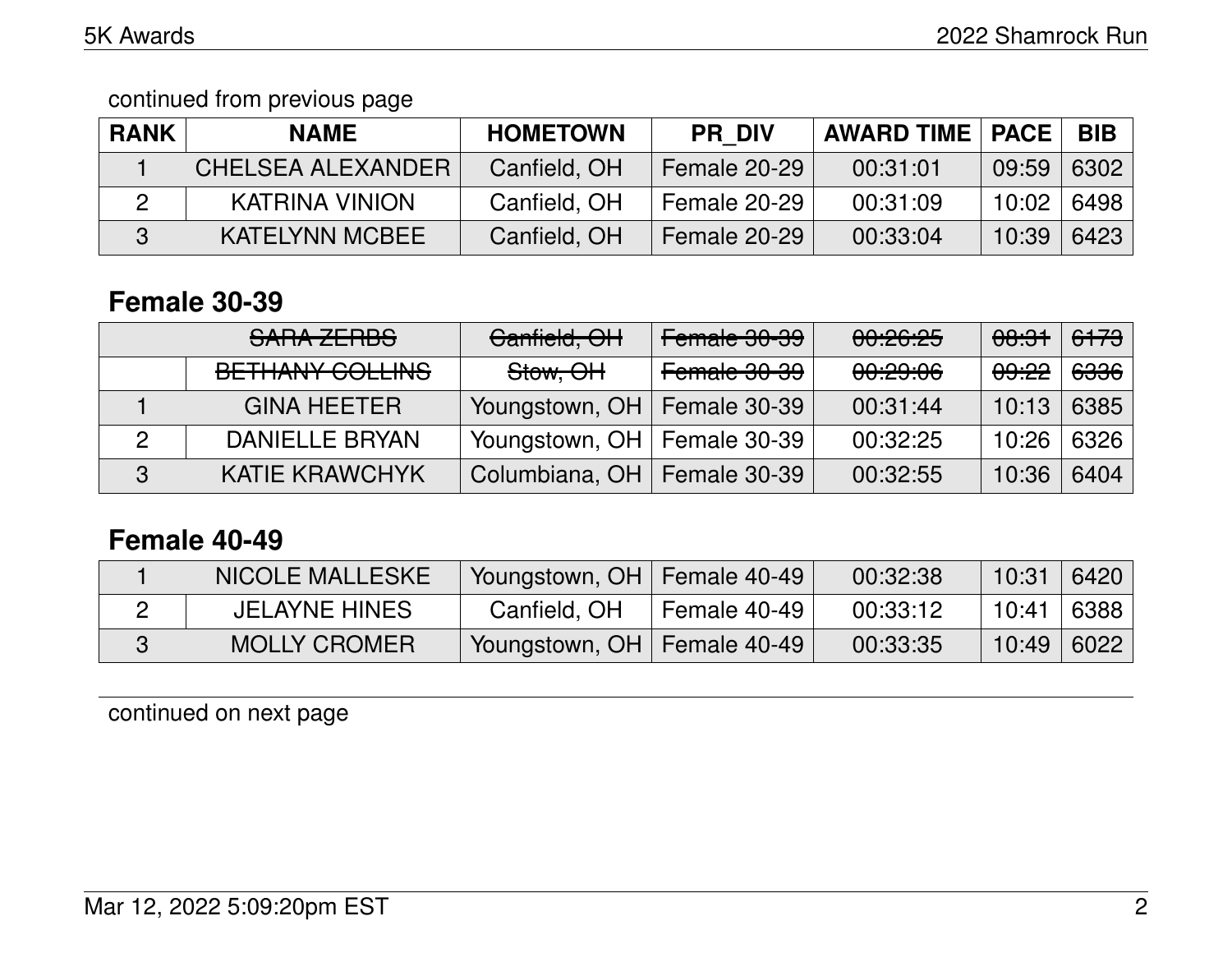#### continued from previous page

| <b>RANK</b>    | <b>NAME</b>             | <b>HOMETOWN</b> | <b>PR DIV</b>       | <b>AWARD TIME   PACE</b> |       | <b>BIB</b> |
|----------------|-------------------------|-----------------|---------------------|--------------------------|-------|------------|
|                | <b>Female 50-59</b>     |                 |                     |                          |       |            |
|                | <b>KANDY YOUNG</b>      | Carrollton, OH  | Female 50-59        | 00:30:10                 | 09:43 | 6171       |
|                | <b>DIANA KREITZBURG</b> | Canfield, OH    | <b>Female 50-59</b> | 00:31:02                 | 10:00 | 6405       |
| $\overline{2}$ | <b>JULIE KIMPEL</b>     | Canfield, OH    | Female 50-59        | 00:36:35                 | 11:47 | 6400       |
| 3              | <b>CAROLYN FRANJKO</b>  | Leetonia, OH    | Female 50-59        | 00:36:42                 | 11:49 | 6362       |

#### **Female 60-69**

| <b>VAL KUNKLE</b>    | Canfield, OH   | Female 60-69 | 00:34:41 | 11:10        | 6409 |
|----------------------|----------------|--------------|----------|--------------|------|
| MARY GUZZO           | Youngstown, OH | Female 60-69 | 00:45:21 | 14:36   6375 |      |
| <b>JOANN DESMOND</b> | Girard, OH     | Female 60-69 | 00:53:52 | 17:21        | 6346 |

# **Female 70 & Up**

| <b>KATHY SHOAF</b>                                          | New Castle, PA   Female 70 & Up | 00:52:26 | 16:53 6475 |  |
|-------------------------------------------------------------|---------------------------------|----------|------------|--|
| CHERYL PEARSON   Youngstown, OH   Female 70 & Up   01:01:29 |                                 |          | 19:48 6446 |  |

# **Male**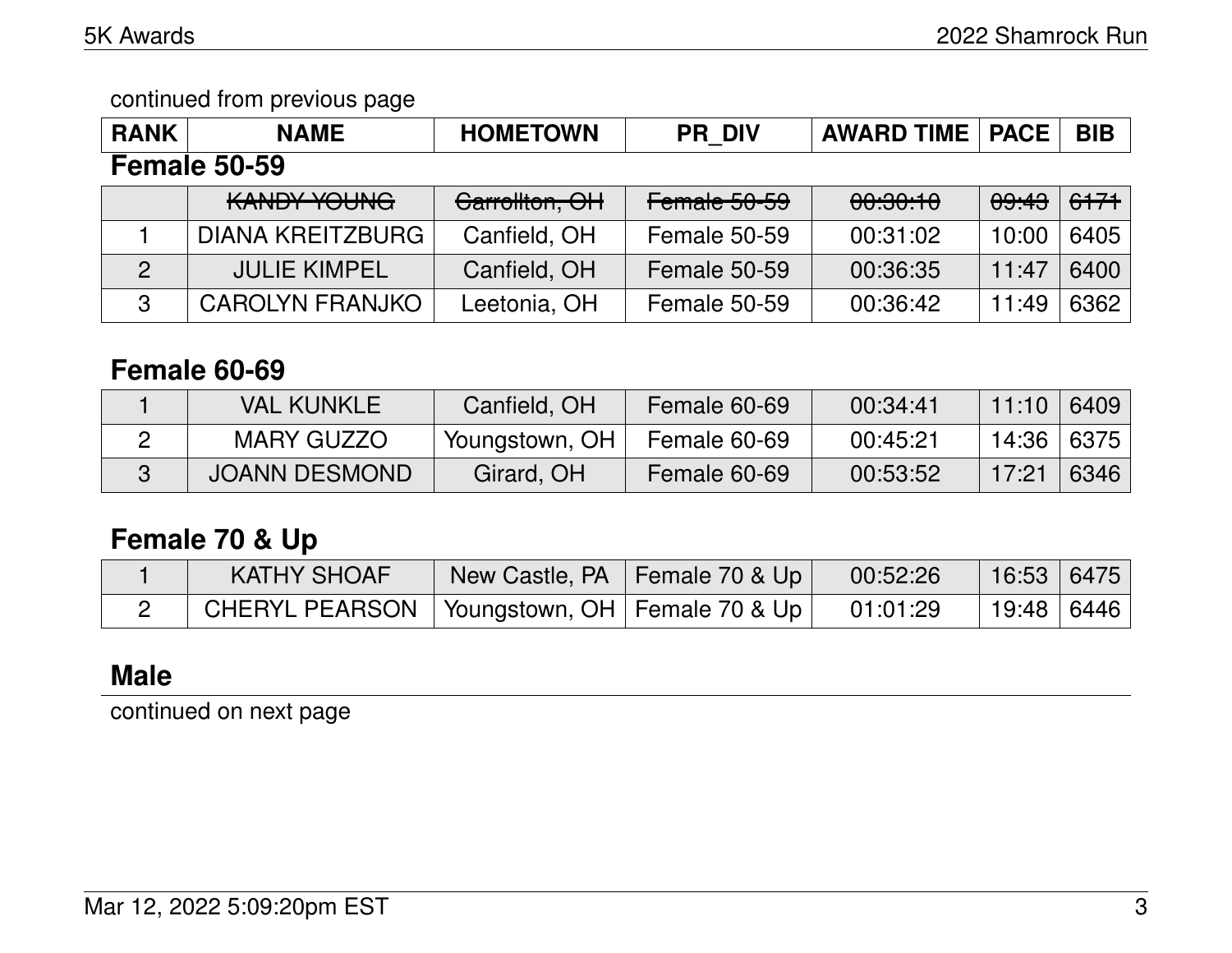continued from previous page

| <b>RANK</b> | <b>NAME</b>          | <b>HOMETOWN</b> | <b>PR DIV</b> | <b>AWARD TIME   PACE  </b> |       | <b>BIB</b> |
|-------------|----------------------|-----------------|---------------|----------------------------|-------|------------|
|             | <b>LOGAN REDFERN</b> | Kensington, OH  | Male 15-19    | 00:22:00                   | 07:05 | 6457       |
|             | <b>CRAIG HORSLEY</b> | Warren, OH      | Male 30-39    | 00:24:26                   | 07:52 | 6392       |
|             | <b>MICHAEL GRATA</b> | Hermitage, PA   | Male 20-29    | 00:25:13                   | 08:07 | 6374       |

## **Male 14 & Under**

|  |  | <b>ELI PERRY</b> | New Middletown, OH   Male 14 & Under |  | $\begin{array}{ c c c c c c c c } \hline \quad & 00.31.33 & 10.09 & 6447 \ \hline \end{array}$ |  |  |
|--|--|------------------|--------------------------------------|--|------------------------------------------------------------------------------------------------|--|--|
|--|--|------------------|--------------------------------------|--|------------------------------------------------------------------------------------------------|--|--|

#### **Male 15-19**

| LOCAN DEDEEDN<br>EVUANTIEDI ENN | $L$ anguartan $\bigcap$<br><del>Kensington, Ort</del> | $M = 4E 4Q$<br><del>Maic To-To</del> | $\Omega$<br><u>UU. ZZ.UU</u> | <del>07:05</del> | <del>6457</del>  |
|---------------------------------|-------------------------------------------------------|--------------------------------------|------------------------------|------------------|------------------|
| <b>GAVIN LAMBERT</b>            | Petersburg, OH                                        | Male 15-19                           | 00:27:35                     | 08:53            | 641 <sup>1</sup> |

## **Male 20-29**

| <b>MICHAEL GRATA</b> | Hermitage, PA  | Male 20-29 | <del>00:25:13</del> | <del>08:07</del> | <del>6374</del> |
|----------------------|----------------|------------|---------------------|------------------|-----------------|
| <b>JOSEPH PUNTEL</b> | Youngstown, OH | Male 20-29 | 00:27:33            | 08:53            | 6452            |
| <b>RAMON APONTE</b>  | Youngstown, OH | Male 20-29 | 00:32:19            | 10:24            | 6305            |
| <b>JOHN RUNYON</b>   | Canfield, OH   | Male 20-29 | 00:33:04            | 10:39            | 6463            |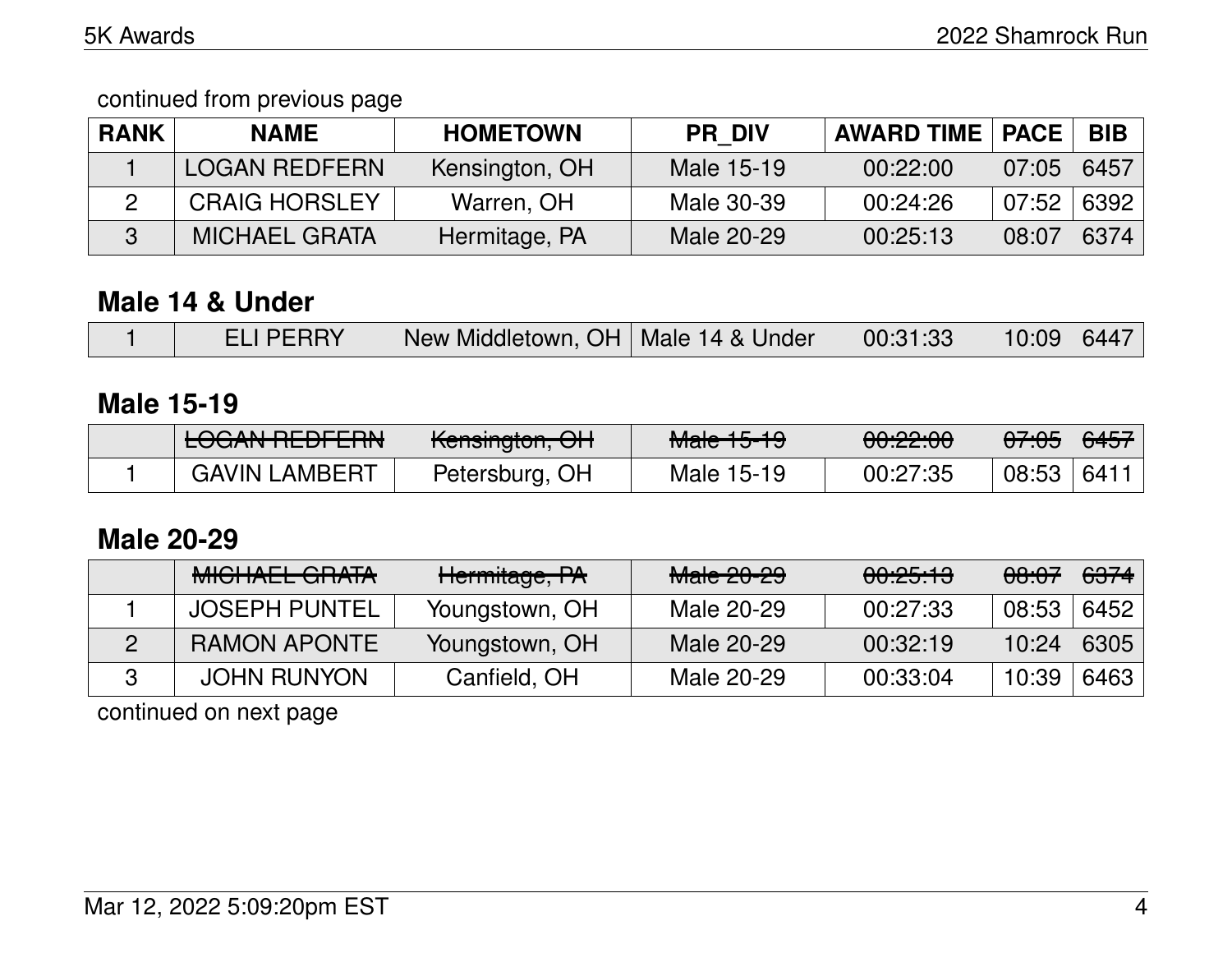#### continued from previous page

| <b>HOMETOWN</b><br><b>PACE</b><br><b>AWARD TIME</b><br><b>RANK</b><br><b>DIV</b><br>PR<br><b>NAME</b> | <b>BIB</b> |
|-------------------------------------------------------------------------------------------------------|------------|
|-------------------------------------------------------------------------------------------------------|------------|

# **Male 30-39**

| CRAIG HORSLEY        | Warren, OH    | <b>Male 30-39</b> | 00:24:26 | <del>07:52</del> | <del>6392</del> |
|----------------------|---------------|-------------------|----------|------------------|-----------------|
| <b>MARK LIPINSKY</b> | Canfield, OH  | Male 30-39        | 00:26:42 | 08:36            | 828             |
| <b>WILLIAM BOWES</b> | Struthers, OH | Male 30-39        | 00:28:30 | 09:11            | 6319            |
| <b>BRIAN DENTON</b>  | Poland, OH    | Male 30-39        | 00:33:38 | 10:50            | 6344            |

## **Male 40-49**

| <b>JOE SAFAREK</b>   | Poland, OH     | Male 40-49 | 00:25:32 | 08:14 | 6470 |
|----------------------|----------------|------------|----------|-------|------|
| DAN VAN DUSSEN       | Boardman, OH   | Male 40-49 | 00:25:52 | 08:20 | 6493 |
| <b>MICHAEL DAVIS</b> | Columbiana, OH | Male 40-49 | 00:26:19 | 08:29 | 6343 |

## **Male 50-59**

| MICHAEL GONZALEZ      | Newell, WV                      | Male 50-59 | 00:26:01 | 08:23        | 6372 |
|-----------------------|---------------------------------|------------|----------|--------------|------|
| <b>MATTHEW BELLIN</b> | Warren, OH                      | Male 50-59 | 00:27:00 | $08:42$ 6315 |      |
| <b>STEVE PERRY</b>    | New Middletown, OH   Male 50-59 |            | 00:27:44 | 08:56        | 6448 |